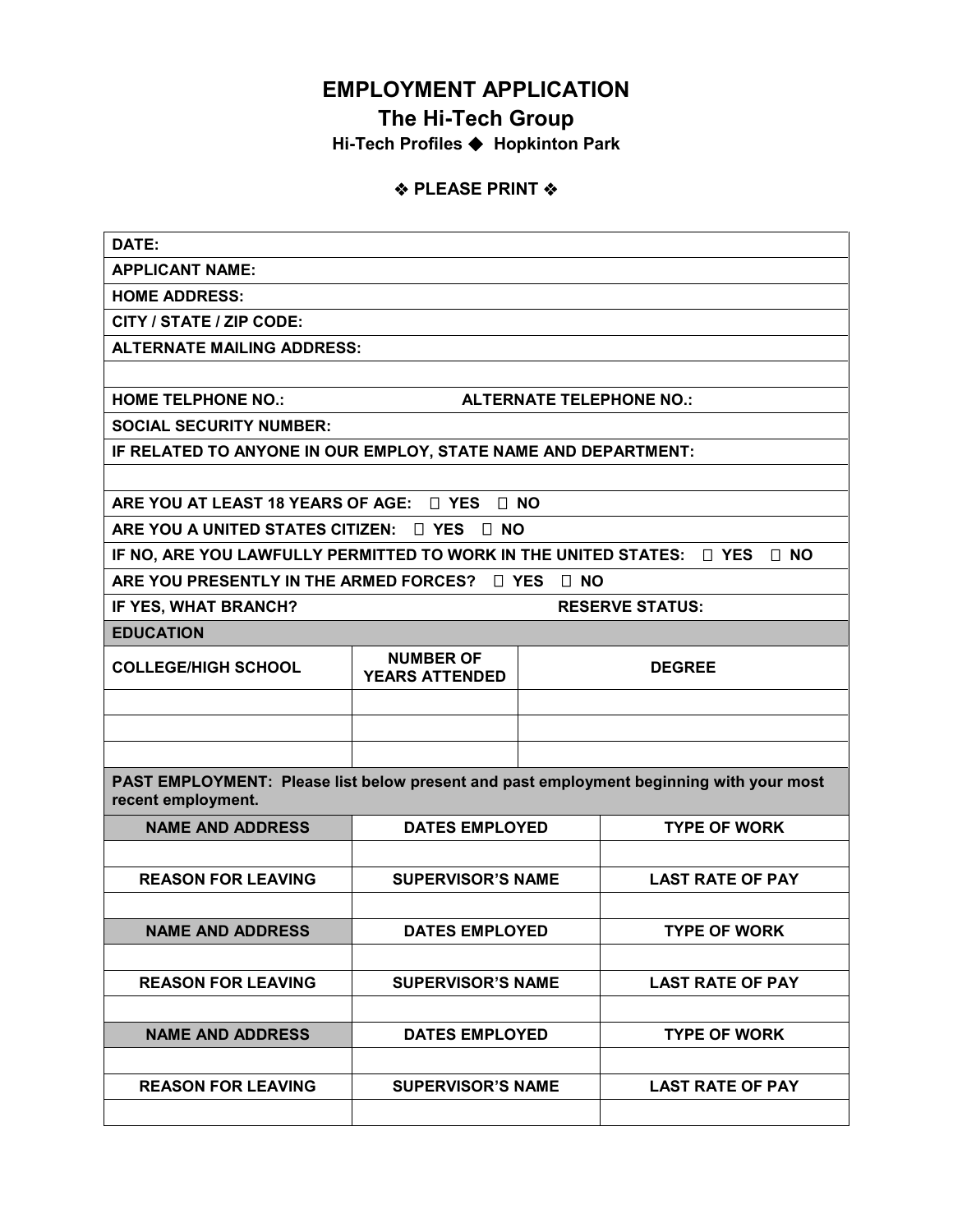#### **APPLICANT NAME:**

| REFERENCES: Below, please provide names of three people (not related to you) of whom you<br>have known for at least one year.                                                                                                                                                                                                                                                                                                                                         |                                         |              |                 |                    |  |  |  |
|-----------------------------------------------------------------------------------------------------------------------------------------------------------------------------------------------------------------------------------------------------------------------------------------------------------------------------------------------------------------------------------------------------------------------------------------------------------------------|-----------------------------------------|--------------|-----------------|--------------------|--|--|--|
| <b>NAME</b>                                                                                                                                                                                                                                                                                                                                                                                                                                                           | <b>ADDRESS</b>                          | <b>PHONE</b> | <b>BUSINESS</b> | <b>YEARS KNOWN</b> |  |  |  |
|                                                                                                                                                                                                                                                                                                                                                                                                                                                                       |                                         |              |                 |                    |  |  |  |
|                                                                                                                                                                                                                                                                                                                                                                                                                                                                       |                                         |              |                 |                    |  |  |  |
|                                                                                                                                                                                                                                                                                                                                                                                                                                                                       |                                         |              |                 |                    |  |  |  |
| Have you previously applied for a position or been previously employed by Hi-Tech Profiles, Inc.?                                                                                                                                                                                                                                                                                                                                                                     |                                         |              |                 |                    |  |  |  |
| □ YES □ NO<br>If yes, please explain:                                                                                                                                                                                                                                                                                                                                                                                                                                 |                                         |              |                 |                    |  |  |  |
|                                                                                                                                                                                                                                                                                                                                                                                                                                                                       |                                         |              |                 |                    |  |  |  |
| Have you ever been convicted of a felony, misdemeanor or any offense other than a minor traffic<br>violation?<br>If yes, please describe and include dates:<br>□ YES<br>$\Box$ NO                                                                                                                                                                                                                                                                                     |                                         |              |                 |                    |  |  |  |
|                                                                                                                                                                                                                                                                                                                                                                                                                                                                       |                                         |              |                 |                    |  |  |  |
|                                                                                                                                                                                                                                                                                                                                                                                                                                                                       |                                         |              |                 |                    |  |  |  |
| How did you hear about Hi-Tech Profiles, Inc. and/or its affiliates?                                                                                                                                                                                                                                                                                                                                                                                                  |                                         |              |                 |                    |  |  |  |
|                                                                                                                                                                                                                                                                                                                                                                                                                                                                       |                                         |              |                 |                    |  |  |  |
| What position are you applying for?                                                                                                                                                                                                                                                                                                                                                                                                                                   |                                         |              |                 |                    |  |  |  |
| Desired shift?<br>$\Box$ FIRST<br>$\Box$ SECOND<br><b>D THIRD</b>                                                                                                                                                                                                                                                                                                                                                                                                     |                                         |              |                 |                    |  |  |  |
| Date you are available to start?<br><b>Desired Salary:</b>                                                                                                                                                                                                                                                                                                                                                                                                            |                                         |              |                 |                    |  |  |  |
| Person to be notified in case of emergency. Name:                                                                                                                                                                                                                                                                                                                                                                                                                     |                                         |              |                 |                    |  |  |  |
| <b>Telephone Number:</b>                                                                                                                                                                                                                                                                                                                                                                                                                                              |                                         |              |                 |                    |  |  |  |
| <b>PLEASE READ BEFOR SIGNING</b>                                                                                                                                                                                                                                                                                                                                                                                                                                      |                                         |              |                 |                    |  |  |  |
| References: I hereby authorize all individuals, schools and employers named in this application to<br>provide any information requested by me, and I release them from any liability arising from the supplying<br>and use of such information.                                                                                                                                                                                                                       |                                         |              |                 |                    |  |  |  |
| AT-WILL EMPLOYMENT: I understand that the employment relationship with Hi-Tech Profiles, Inc.<br>is "at-will", which means that my employment can be terminated with or without cause, and with<br>or without notice, at any time, at either my or Hi-Tech Profiles, Inc.'s option. I further understand<br>that the at-will relationship may not be changed unless such change is specifically acknowledged<br>in writing by the President of Hi-Tech Profiles, Inc. |                                         |              |                 |                    |  |  |  |
| I understand that employment will be subject to my submitting documentary proof of my identity and legal<br>eligibility to work.                                                                                                                                                                                                                                                                                                                                      |                                         |              |                 |                    |  |  |  |
| The information within this application is accurate, complete and subject to verification. I understand that<br>the withholding of any pertinent information or any misleading or incorrect statements would be cause of<br>refusal of employment and for immediate termination in the event of employment.                                                                                                                                                           |                                         |              |                 |                    |  |  |  |
| I hereby acknowledge that I have read and understand each of the above statements.                                                                                                                                                                                                                                                                                                                                                                                    |                                         |              |                 |                    |  |  |  |
|                                                                                                                                                                                                                                                                                                                                                                                                                                                                       | <b>Signature of Applicant:</b><br>Date: |              |                 |                    |  |  |  |